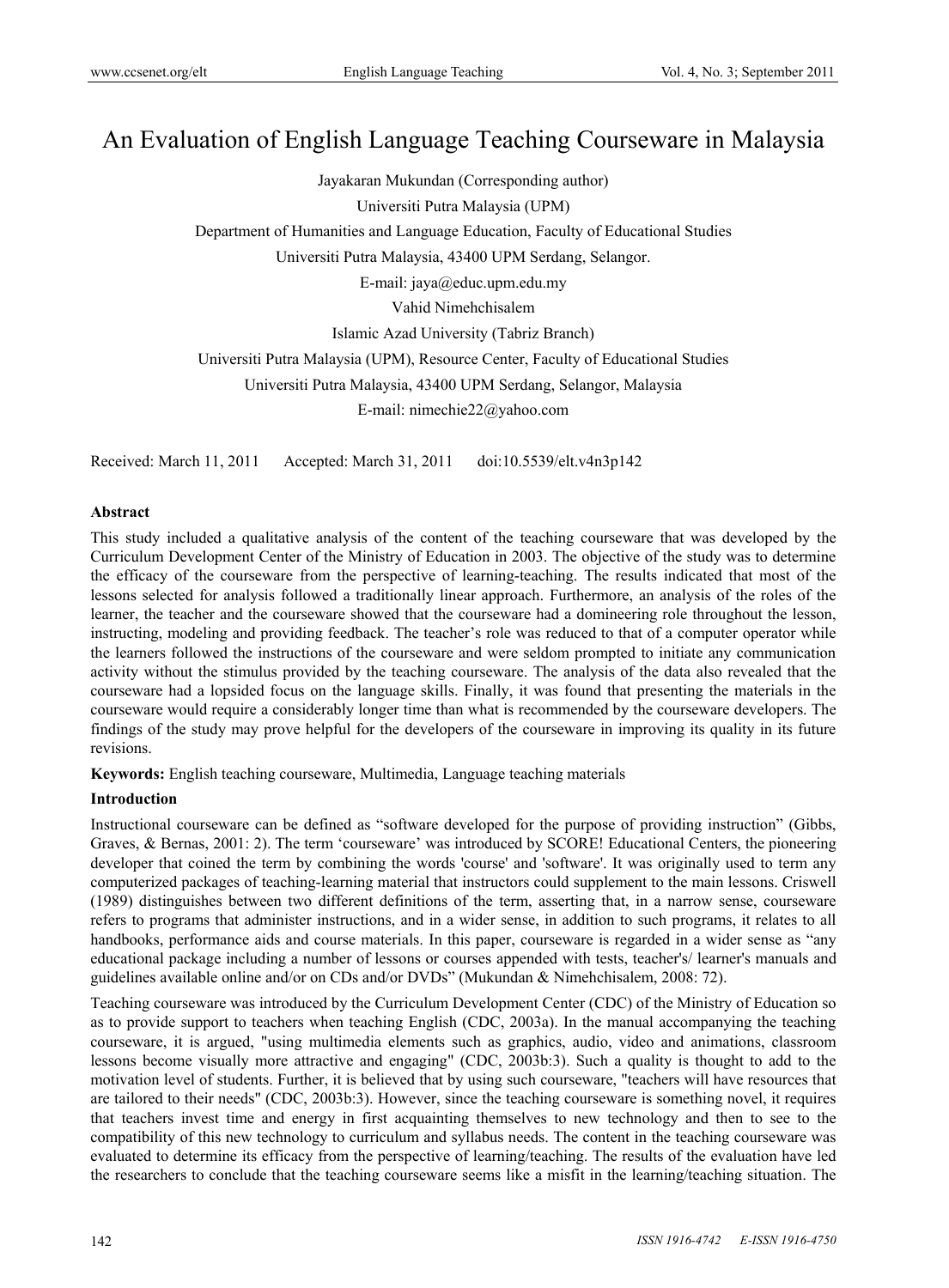material was found to be violating some important principles in language learning/teaching and specifically, the principles and theories that support materials development for language learning/teaching. What Weible (1984) put forth three decades ago about the teaching courseware of his time may also apply to most courseware developed nowadays in that "the currently available foreign language microcomputer courseware is meagre in quantity and generally unimpressive in quality" (p.63).

Computers and technology have drastically changed the face of education in recent years. However, language learning material developers and teachers should approach technology very cautiously. While there is no empirical evidence evaluating learner attitude toward teaching through multimedia and teaching courseware in Malaysia (Lily & Muhamed, 2000), some researchers warn, "the screen-by-screen approach to the operation of the teaching courseware would give the impression that this is a lecture and not a lesson," (Mukundan, 2008:108). It is also argued that the successful application of CD-ROM courseware in content-based subjects, like science (AiniArifah & Norizan, 2008), does not necessarily mean it is applicable in the language classroom (Mukundan, 2008).

In order to make the best possible use of it teachers should distinguish between the two types of educational software, LMS (Learning Management System) and VLE (Virtual Learning Environment) (Lewis, 2008). While LMS includes the types of software used to deliver, track and manage training, VLE embraces software systems developed to assist teachers and learners in educational settings. Educational software may be either providing a series of lessons revealed to the learner periodically (LMS) or unveiling the whole course all at once leaving the learner free to select (VLE). As Lewis notes, it is of importance to differentiate static types of software that present ready-made exercises with an accompanying key from dynamic programs that suggest options and possibilities through which learners can choose in their learning experience. The former is referred to as only an 'object' but the latter as a 'tool' (Lewis, 2008). Providing learners with mere objects will hinder their interest and creativity whereas tools involve and attract learners guiding them to develop their own materials.

# **The Malaysian English Teaching Courseware (Form 1)**

Curriculum Development Centre (2003a) developed the Form 1 English Language courseware. It includes 28 units. Each unit consists of five lessons, so there is a total of 140 lessons in a package of nine compact disks. These come along with five other CDs, called *Teacher's Courseware Resource Guide*, which include the two main sections of *Teacher's Training* and *Teacher's Resources*. The *Teacher's Training* section is a manual accompanied by several videos. The manual introduces the courseware, provides guidance on the installation of the necessary equipment, guides the teacher on issues like the teaching plan as well as time management, and finally provides some troubleshooting tips. The videos introduce the courseware and explain how to use it in the classroom.

Each lesson of the courseware consists of PDF files including *Teacher's Notes*, *Activity Worksheets*, and *Audio-video Scripts.* The courseware offers a variety of activities in the form of fill-in-the-blank, drag-and-drop, multiple-choice or marking, true/false, and rearrange pictures/sentences exercises. Every lesson comprises the six parts of *introduction, content, activity, evaluation, enhancement* and *extension*. The *introduction* prepares the class for the new lesson through reading or listening activities. The *content* exposes the learners to language forms and functions emphasized in the lesson. The section presents the main topic of each lesson. In the *activity* section, the learner plays a more active role. It involves guided writing or speaking activities that help the students practice what they have learned in the *content* section. *Evaluation* is the fourth section where the learners are expected to produce the new function or form they have learned in response to verbal or pictorial stimuli. The section checks students' understanding of the new lesson. The next part of each lesson is called *enhancement.* It helps the learner further consolidate the new lesson in their minds. It provides remedial exercises for those students who had certain problems in the *evaluation* section. This screen may include two or more sub-screens arranged in order of their difficulty level. The first practice is for students who have some difficulties with the content of the new lesson while the second practice contains enrichment activities for students to explore the topic. The final section is *extension* that offers additional tasks that allow them to personalize the new lesson. These activities can be completed outside the classroom as homework.

# **Objective and Research Questions**

The study aims at evaluating the efficacy of the teaching courseware in the learning/teaching environment. Based on this objective, the following research questions are posed:

- 1. To what extent is the courseware in line with the principles of second language methodology?
- 2. How efficient and consistent are the anticipated roles of the learners, teacher and material?
- 3. Does the courseware emphasize the language skills (listening, speaking, reading and writing) equally?

How practical is the time management scheme suggested by the teaching courseware manual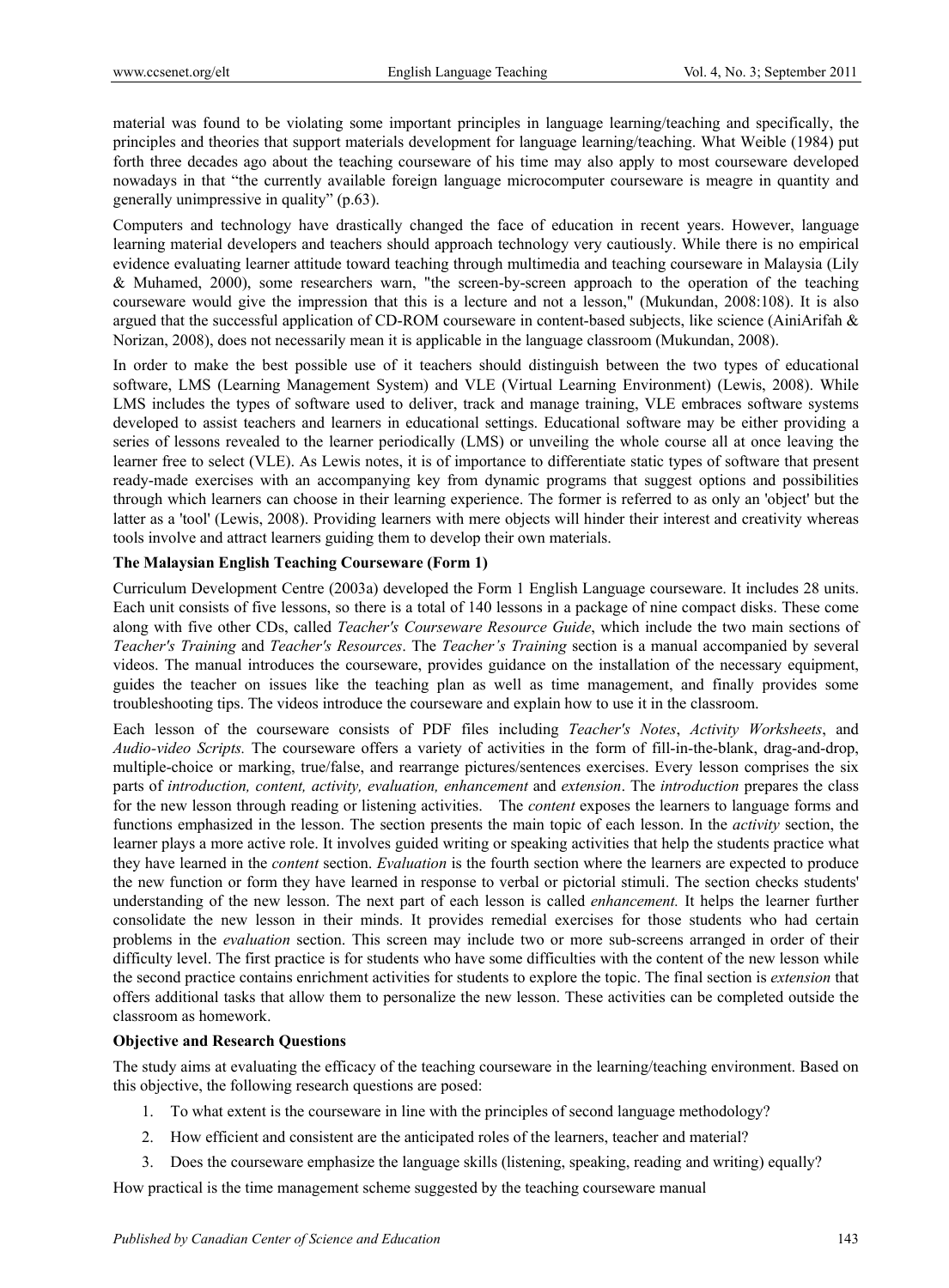# **Method**

Two units from the courseware were randomly selected and qualitatively analyzed to investigate the teacher, learner and material roles in order to answer the first and second research questions. Three English as a Second Language (ESL) instructors evaluated the courseware. They were female Malaysian instructors with a minimum experience of 12 years of teaching. After they were cross-checked for consistency, the data were summarized and tabulated to facilitate later reference. Appendix A provides a sample of the tabulated data. Additionally, Appendix B illustrates the tabulation of the overall qualitative analysis of the two units. Moreover, the exercises focusing on each language skill were quantified to show the proportion of focus on each language skill (Figure 1). In order to answer the final research question the three English Language Teaching (ELT) experts predicted the necessary time to cover each lesson. The data were collected and tabulated. The mean of the time allocations was then compared with the recommended time by the developers of the courseware (Table 1).

# **Results**

With regard to the first research question; that is, the extent to which the courseware follows the principles of English Language Teaching, it was found that some crucial ELT techniques were neglected in its development. As the results showed, the courseware did not adhere to the principles of materials development (Tomlinson, 1998). Its content structure and delivery indicated that the teaching courseware stood isolated from Approach (body of theory that supports a method) and Procedure (the way the learner, teacher and material play roles in the classroom). As the results showed, time-tested methods could not be incorporated into the lessons where the teaching courseware was used. According to the principles of methods like the Total Physical Response (TPR), Audio-Lingual Method (ALM) or Communicative Approach to Language Teaching (CALT) the teacher, learner and materials should work in harmony to create and re-create language. The teacher using the courseware, however, would often be a manipulator of hardware and the lesson would be more teacher-centered as opposed to learner-centered.

The findings indicated that the teaching courseware ignored the value of incorporating well-established ELT methods. It was rather based on a traditional and linear approach. It followed the conventional *presentation*, *practice*, and *production* (PPP) approach, in which, first, a topic is introduced to the learner, and then the learner does a series of guided activities related to the topic. This was evident from the titles of the different sections of each lesson. The *introduction* and *content* screens presented the linguistic form or function that the learner was expected to learn. The *activity* and *evaluation* screens that followed sought to help the learner practice the new lesson. Finally, the *enhancement* and *extension* screens aimed at eliciting the desired linguistic product from the student.

As warned by the researchers in the area of ELT material development and evaluation, the application of unsophisticated multimedia developed for language instruction usually does nothing more than providing learners with similar content from conventional materials (Mukundan, 2008). A considerable part of the teaching courseware included still-screen multimedia with simple animation. This would suggest that the courseware fell under the category of educational software programs that are static and merely provide learners with activities that could be presented using textbooks anyway.

To anticipate the roles of the teacher, learner and teaching courseware (research question 2) the lessons were analyzed and the results of the evaluation were summarized and tabulated (Appendices A and B). According to the findings, the teacher most of the time would act as a computer operator, who does nothing more than clicking and operating the teaching courseware. Once a new screen is called up, the courseware automatically reads out the instructions to the class. This can turn to a nuisance element if the teacher fails to mute the speakers or is unable to click on the listening icon to deactivate it.

As for the learners, they would be expected to follow the PPP approach. At the beginning of the lesson, they would be more passive and rather reactive, responding to some guided verbal or visual stimuli. Towards the end of each lesson, however, they would be productively able to manipulate the linguistic elements they had learned. Pair/group work was sometime encouraged. The activities were mostly content-driven and the students were stimulated by the screens to communicate, so they would not be allowed to initiate any communication activity. A few screens aimed at engaging the student in problem-solving activities in imaginative ways. A few activities personalized or localized the topic.

As it was evident from the emerging results, the teaching courseware was the domineering element throughout each lesson. It presented the instructions and examples. It provided the students with feedback as well as the correct responses to the exercises. Explicit focus on the forms and functions of language was sometimes evident. Surprisingly, instances of conflict in the teaching agenda in the courseware could be observed. As an example, in one of the exercises, although the instructions directed the learners to listen and write their answers, the material in the recording appeared both in the worksheet and in the screen that eliminated any need for listening anyway. Some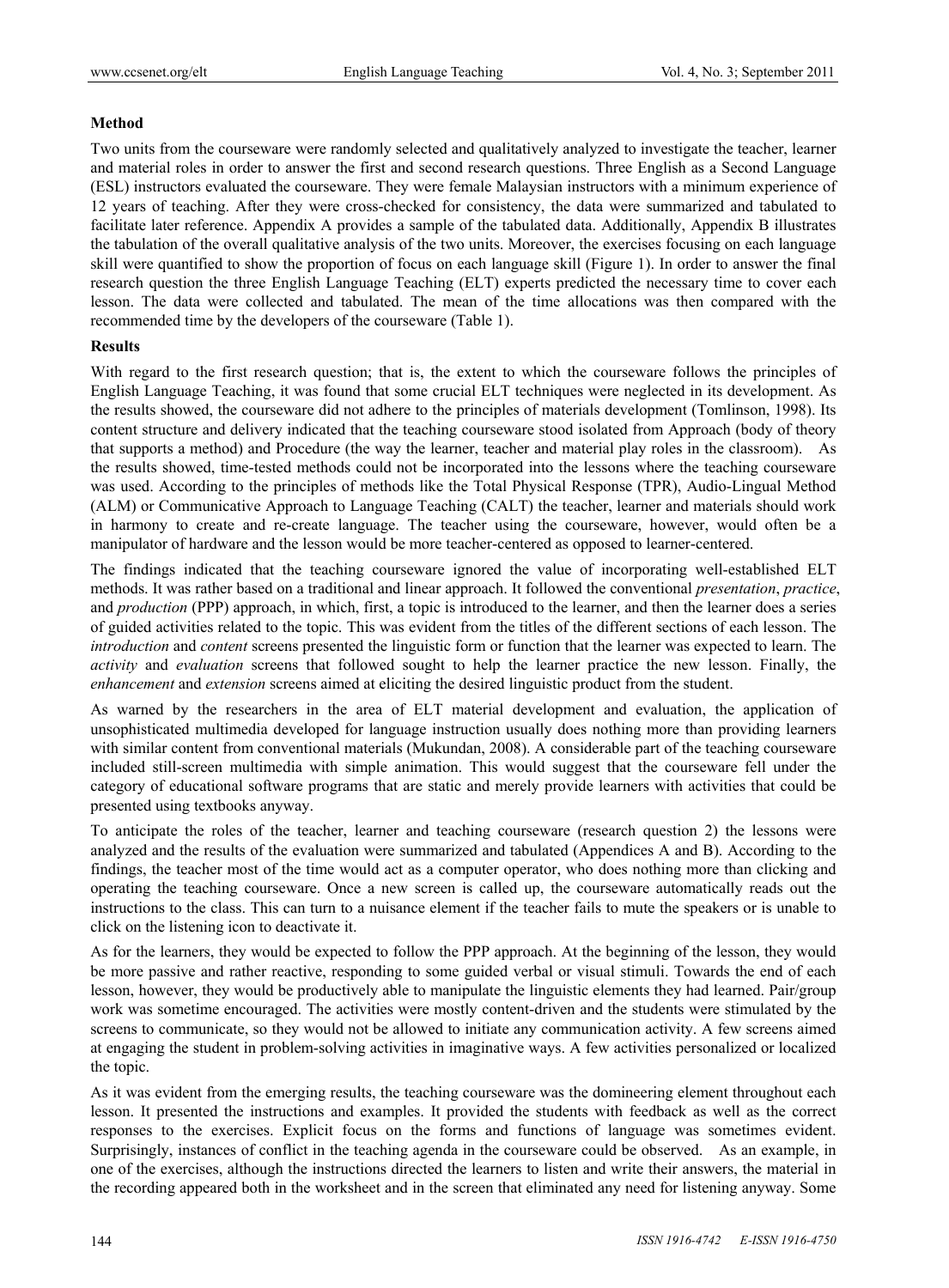of the worksheets were exactly the same as the screens. This would emphasize the assumption that a textbook could also do what these screens were trying to do. Only in a few cases were the screens manipulated efficiently by disclosing the content slide by slide thereby adding suspense to the learning experience. However, sometimes the screen automatically flipped visuals that could easily distract the learner if the machine were not muted or the video projector were not blocked.

As for the third research question, a lopsided focus on listening, writing and reading activities was observed. As Figure 1 indicates, about one in three activities in the courseware focused on reading (28%), writing (29%) or listening (30%) while very few concerned speaking (13%). This suggests that the learner is given less opportunity to practice speaking as compared to the other language skills.

In order to answer the last research question the three language teachers predicted the required time for each lesson to be presented. The experts individually examined the lessons and recorded the time required for each lesson to be covered in a real language classroom. This helped the researchers to cross-check the allotted time to come up with more reliable data. According to the manual, a period of 40 minutes was assumed to be enough to cover each lesson. The teacher was recommended to spend 3, 10, 10, 5, 7 and 5 minutes on the *introduction*, *content*, *activity*, *evaluation*, *enhancement* and *extension*, respectively (CDC, 2003b: 14). Table 1 depicts the average time predicted by the experts. A comparison of the table and the time recommended by the courseware developers shows that the scheme has been proposed in *ad hoc* manner and that a teacher who wishes to use the teaching courseware would definitely come short of time.

# **Discussion**

According to its developers, the electronic courseware seeks to raise the standard of teaching by providing high-quality teaching resources (CDC, 2003b). It is claimed that the courseware can engage the students by using visually attractive multimedia and adding variety to lessons from the usual practice of using only books and chalk-and-talk. The courseware may also help ESL teachers by lightening their workload in material development CDC (2003b).

When it embarked on the development of the teaching courseware, the CDC had good intentions. The teaching courseware, however, was found to be inappropriate for language teaching. As the results showed, it might lead to a lack of harmony within the learning-teaching situation for at least four reasons that are discussed in this section.

To begin with, the role of the teaching courseware is unclear within the curriculum. As it can be inferred, the CDC recommended the exclusive use of the teaching courseware. There is clear evidence on this when they produced 140 lessons, more than the number of lessons in a school year. In addition, it was mandatory for teachers to use it. Indeed, supervision of teachers was carried out when it was first implemented, which resulted in confusion among teachers – the textbook which was newly commissioned in 2003 seemed to have lost out in a case of competing resources.

Second, as it emerged from the findings, the teaching courseware lacks the sophistication expected of multimedia. Most of its content resembles that of language textbooks, which means pages from a book merely digitized with the addition of windows that operate on click and drag routines. Admittedly, use of technology may add to novelty to language teaching. However, novelty, as introduced by the courseware, very easily wears off.

What is more, the courseware seems unable to exploit contemporary methodology expected within ELT materials. The courseware mostly follows the traditional PPP approach that is linear and rather inflexible. Language teachers familiar with the ELT methodologies will not be able to incorporate them in their teaching while using the courseware. Methods like the TPR, Suggestopedia and CALT will not feature much when the teaching courseware is used since they cannot easily fit into the prescribed script produced by the developers. The courseware would limit a teacher who wishes to teach listening comprehension using the TPR method since it would require learners' listening and performing physically throughout. The method focuses more on comprehension than on the oral production of language on the part of the learner. However, the courseware does not prompt such activities.

The role of the teacher is reduced to that of a computer operator and the learner-centeredness expected of the learning-teaching situation is diminished since the courseware seems to be doing all the work. The instructions for each activity are read out for the students. Teachers, who are novice or lack the experience of using technology in the language classroom, may fail to mute the courseware once it is switched on, which can distract the learners. The teacher has to stand by the computer and have students follow the instructions and then with the help of the software monitor the responses from the students. The developers provide the correct answers for every activity, but fail to guide the teacher on how to use this material, which may tempt novice teachers to show students the answers after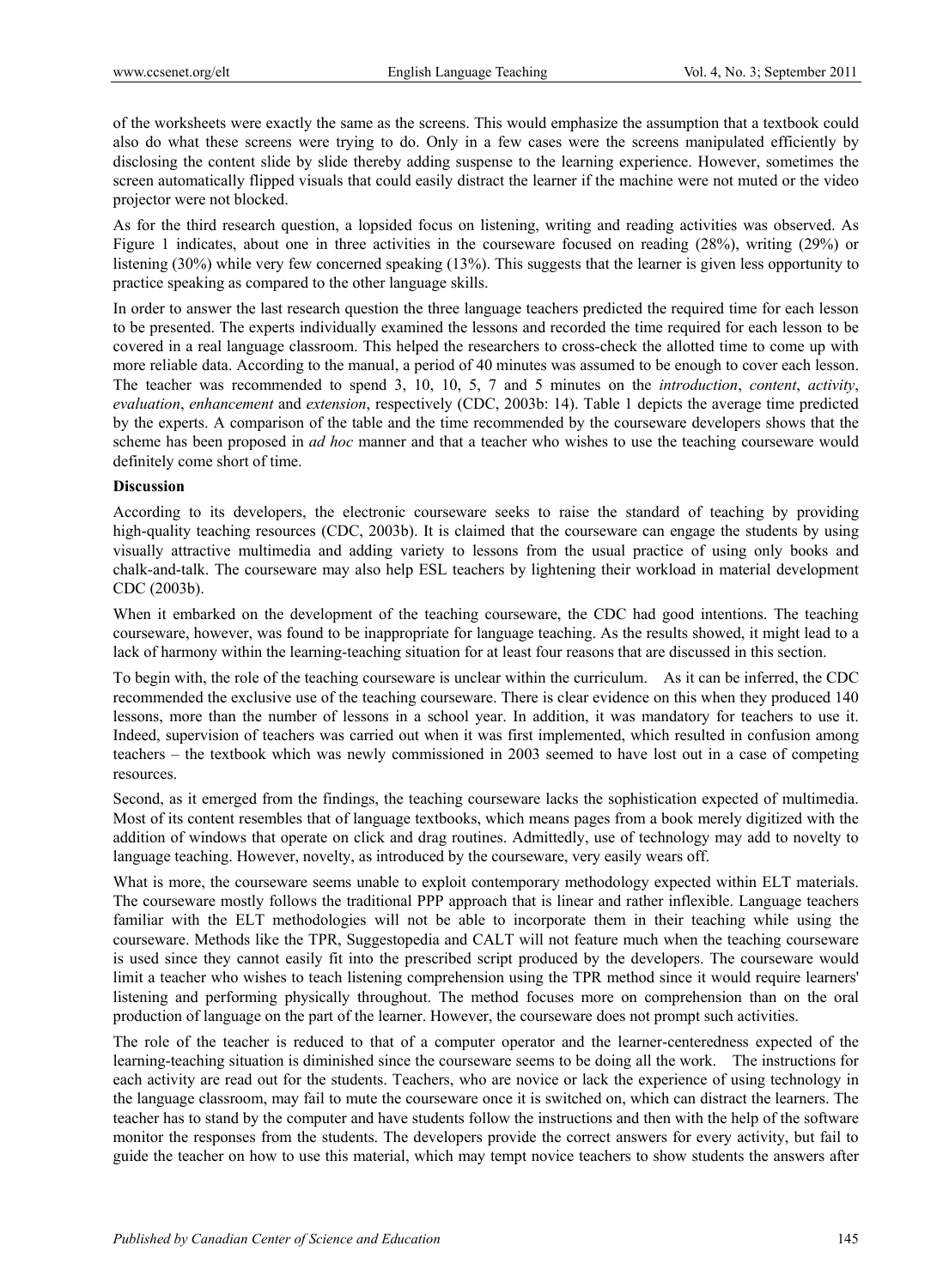every exercise. This will lead to a technology-centered classroom where the conventional role of learners and teachers is to work together on the materials to learn and produce the language forms and functions.

#### **Conclusion**

As the results of the study indicated, the courseware does not appear to have been developed based on the contemporary ELT principles. The considerable budget that was dedicated to its development has interesting implications in the allocation of financial resources for educational purposes. Such an investment sounds unjustified when the recently developed school textbooks cost billions of ringgit. In such a situation it would be more reasonable to ensure the textbooks were not neglected. Developing supplementary materials to make the textbooks more useful would have been more appropriate than investing in a new material to replace the textbooks. This does not sound like a wise investment decision.

Of course, investment on educational technology, especially multimedia, is not a crime. As found in this study, technology in the form of the present teaching courseware looks primitive and lacks sophistication. It has several screens that look like pages of textbook that have been digitized. Such a massive investment on new technology had to be deliberated with experts in the related areas and classroom teachers before making decisions on its development. Prior to being commissioned into classrooms, any new product must be examined and field-tested. The courseware fails to emphasize the commonly prescribed roles of the teacher, learner and materials. The roles of the teacher, learner and materials are not cohesively knit together within procedure in language classrooms.

One possible way to use the courseware more effectively would be to encourage the teacher to regard it as a supplementary material that can be cannibalized for revised teaching approach. Further research is needed to re-examine the performance of the teaching courseware in the real classroom setting. Nevertheless, as it can be assumed, the results of such a re-evaluation would indicate it usurps the role of the teacher that is against the well-established rules and theories of language teaching.

# **References**

AiniArifah, A.B., & Norizan, M.Y. (2008). Using teaching courseware to enhance classroom interaction as a method of knowledge sharing. *Journal of Information Systems, Research & Practices*, *1*(1), 1-12.

Criswell, E.L. (1989). *The design of computer-based instruction*. New York: Basic Books.

Curriculum Development Center (2003a). *Teaching Courseware: English Language Form One.* Ministry of Education. Malaysia.

Curriculum Development Center (2003b). *Teaching Courseware: Teacher's Manual.* Ministry of Education. Malaysia.

Gibbs, W., Graves, P.R., & Bernas, R.S. (2001). Evaluation guidelines for multimedia courseware. *Journal of Research on Technology in Education, 34* (1), 2-17.

Lewis, G. (2008). Making the most of technology: Materials design for a wired world. Speech delivered at the 4<sup>th</sup> International Conference on ELT Materials, 16 October, Melaka, Malaysia.

Lily, O, & Muhamed, M. (2000). Factors associated with learners' attitude towards learning through CD-ROM courseware: A case study of the Discovery Center, Binariang Berhad. International Conference Proceeding: Education and ICT in the new millennium.

Ministry of Education. (1999). Mesyuarat Tayangkaji Perisian Kursus Multimedia Pendidkan Interaktif Pasukan Khas Kementerian Pendidikan Malaysia 1/99. Bahagian Teknologi Pendidkan.

Ministry of Education (1997). *The Malaysian smart school: A conceptual blueprint*. Kuala Lumpur: Government of Malaysia.

Mukundan, J. (2008). Multimedia materials in developing countries: The Malaysian ELT experience. In Tomlinson, B. (ed.) *English language learning materials: A critical review*. London: Continuum International Publishing Group.

Mukundan, J. & Nimehchisalem, V. (2008). Educational software and English teaching courseware: Promising panaceas? *Journal of Nepal English Language Teachers' Association (NELTA)*. *12*(1-2), 71-79.

Tomlinson, B. (1998). *Material development in language teaching*. Cambridge: Cambridge University Press.

Weible, D. (1984). The foreign language teacher as courseware author. *The Computer Assisted Language Instruction Consortium Journal (CALICO)*, *1*(1), 62-64.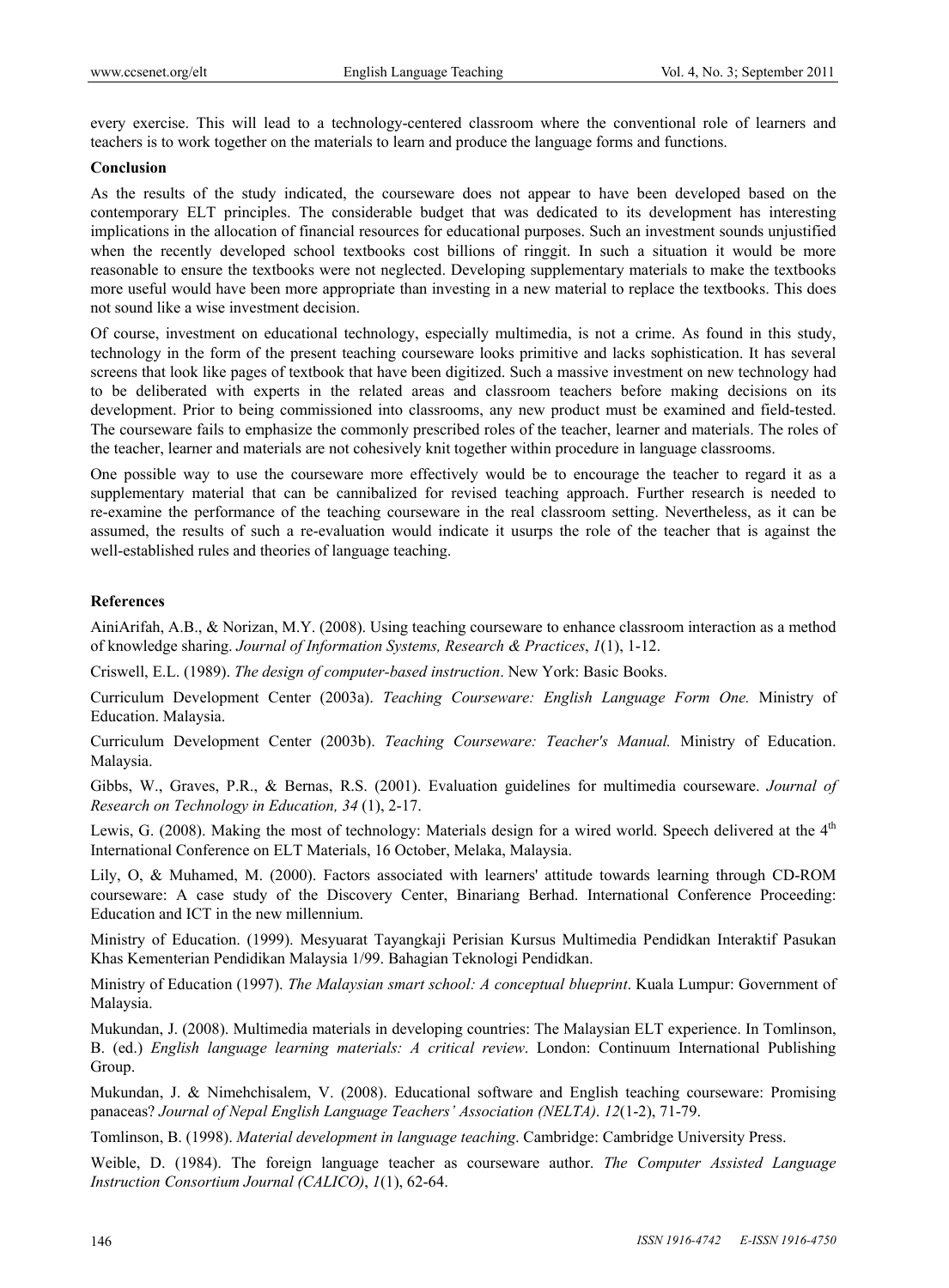| Unit 10        |    |    |    |    |                |    |                |
|----------------|----|----|----|----|----------------|----|----------------|
| L <sub>3</sub> | L4 | L5 | L1 | L2 | L <sub>3</sub> | L4 | L <sub>5</sub> |
| 15             | 12 | 12 | 10 | 10 | 10             | 17 | 10             |
| 12             | 15 | 10 | 25 | 10 | 25             | 15 | 10             |
| 15             | 18 | 10 | 12 | 17 | 22             | 16 | 5              |
| 10             | 19 | 10 | 16 | 15 | 13             | 12 | 10             |
| 12             | 13 | 10 | 10 | 15 | 18             | 12 | 12             |
| 12             | 14 | 32 | 5  | 30 | 12             | 12 | 10             |
| 76             | 91 | 84 | 78 | 97 | 100            | 84 | 57             |
|                |    |    |    |    |                |    | Key) L: lesson |
|                |    |    |    |    |                |    | Unit 11        |





Figure 1: Distribution of focus on the language skills in teaching courseware content (%)

# **Appendix A**: Sample Qualitative Analysis Tabulation of Unit 11, Lesson 1

| <b>Introduction</b>                           |                                                                   |                                               |  |  |
|-----------------------------------------------|-------------------------------------------------------------------|-----------------------------------------------|--|--|
| Teacher's role                                | Student's role                                                    | Courseware role                               |  |  |
| facilitating:<br>Operating:<br>warming<br>up; | Listening to and answering questions                              | Providing a simple animation to facilitate    |  |  |
| manipulating questions to check for Ss'       |                                                                   | the presentation of the word big bike; asking |  |  |
| (students') listening comprehension, and to   |                                                                   | questions to trigger Ss' speaking             |  |  |
| advance organize                              |                                                                   |                                               |  |  |
|                                               | Instructions: 00:20                                               |                                               |  |  |
| Time management                               | Total: 10 minutes) warming up (5 minutes), discussion (5 minutes) |                                               |  |  |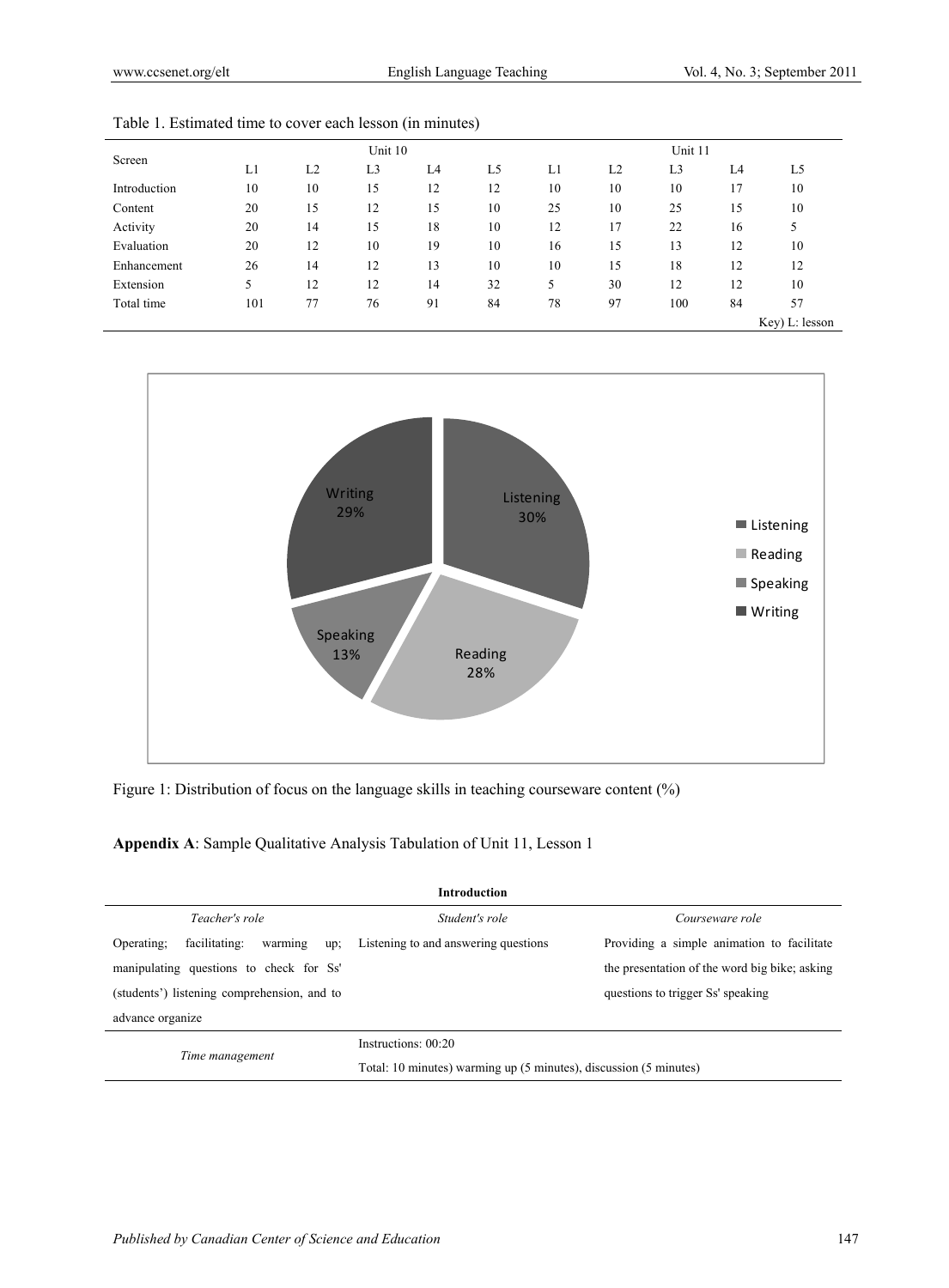| Content                                     |                                                                                    |                                                                                            |  |  |
|---------------------------------------------|------------------------------------------------------------------------------------|--------------------------------------------------------------------------------------------|--|--|
| Teacher's role                              | Student's role                                                                     | Courseware role                                                                            |  |  |
| Operating: clicking pop-up icons to provide | Listening $&$ reading; responding follow-up                                        | Focus on form: explicit raising<br>Ss'                                                     |  |  |
| Ss with examples; observing and ensuring    | questions to show understanding form of                                            | consciousness on past tense; 3 subscreens:                                                 |  |  |
| Ss' understanding                           | past tense verbs & questions                                                       | simple $&$ still pictures                                                                  |  |  |
| Time management                             | Instructions: 01:23                                                                | Listening: 02:36                                                                           |  |  |
|                                             | Total: 25 minutes) Contents $1&2(10 \text{ minutes each})$ , Content 3 (5 minutes) |                                                                                            |  |  |
|                                             |                                                                                    |                                                                                            |  |  |
|                                             | Activity                                                                           |                                                                                            |  |  |
| Teacher's role                              | Student's role                                                                     | Courseware role                                                                            |  |  |
| Reduced: merely operating the computer      | Listening to specific information, writing                                         | Instructing, directing and correcting Ss;                                                  |  |  |
| and handing out the worksheets              | answers                                                                            | whatever appears on the worksheet is also                                                  |  |  |
|                                             |                                                                                    | handed out to Ss rendering the screen and its                                              |  |  |
|                                             |                                                                                    | still illustration redundant                                                               |  |  |
|                                             | Instructions: 00:08                                                                | Listening: 01:15 (may be repeated)                                                         |  |  |
| Time management                             | Total: 12 minutes) presentation (2 minutes),                                       | listening (5 minutes), feedback (5 minutes)                                                |  |  |
|                                             |                                                                                    |                                                                                            |  |  |
|                                             | <b>Evaluation</b>                                                                  |                                                                                            |  |  |
| Teacher's role                              | Student's role                                                                     | Courseware role                                                                            |  |  |
| Reduced: operating the computer and         | Reading & changing sentences to past tense;                                        | on form: conventional<br>Focus<br>explicit                                                 |  |  |
| distributing worksheets                     | cooperative: checking answers in pairs                                             | grammar instruction as common in the                                                       |  |  |
|                                             |                                                                                    | Grammar Translation Method; Instructing,                                                   |  |  |
|                                             |                                                                                    | directing and correcting Ss; unnecessary                                                   |  |  |
|                                             |                                                                                    | screens: all repeated in worksheets                                                        |  |  |
|                                             | Instructions: 00:11                                                                |                                                                                            |  |  |
| Time management                             |                                                                                    | Total: 16 minutes) presentation (1 minute), practice (10 minutes), sharing and feedback (5 |  |  |
|                                             | minutes)                                                                           |                                                                                            |  |  |
|                                             |                                                                                    |                                                                                            |  |  |
| Enhancement                                 |                                                                                    |                                                                                            |  |  |
| Teacher's role                              | Student's role                                                                     | Courseware role                                                                            |  |  |
| Reduced: operating the computer and         | Reading & changing sentences to past tense;                                        | explicit<br>Focus<br>form:<br>on<br>grammar                                                |  |  |
| distributing worksheets                     | cooperative: checking answers in pairs                                             | Instructing,<br>instruction;<br>directing<br>and                                           |  |  |
|                                             |                                                                                    | correcting<br>Ss;<br>unnecessary<br>screens:                                               |  |  |

|                 |                     | everything repeated in worksheets                                                         |
|-----------------|---------------------|-------------------------------------------------------------------------------------------|
|                 | Instructions: 00:21 |                                                                                           |
| Time management |                     | Total: 10 minutes) presentation (1 minute), practice (6 minutes), sharing and feedback (3 |
|                 | minutes)            |                                                                                           |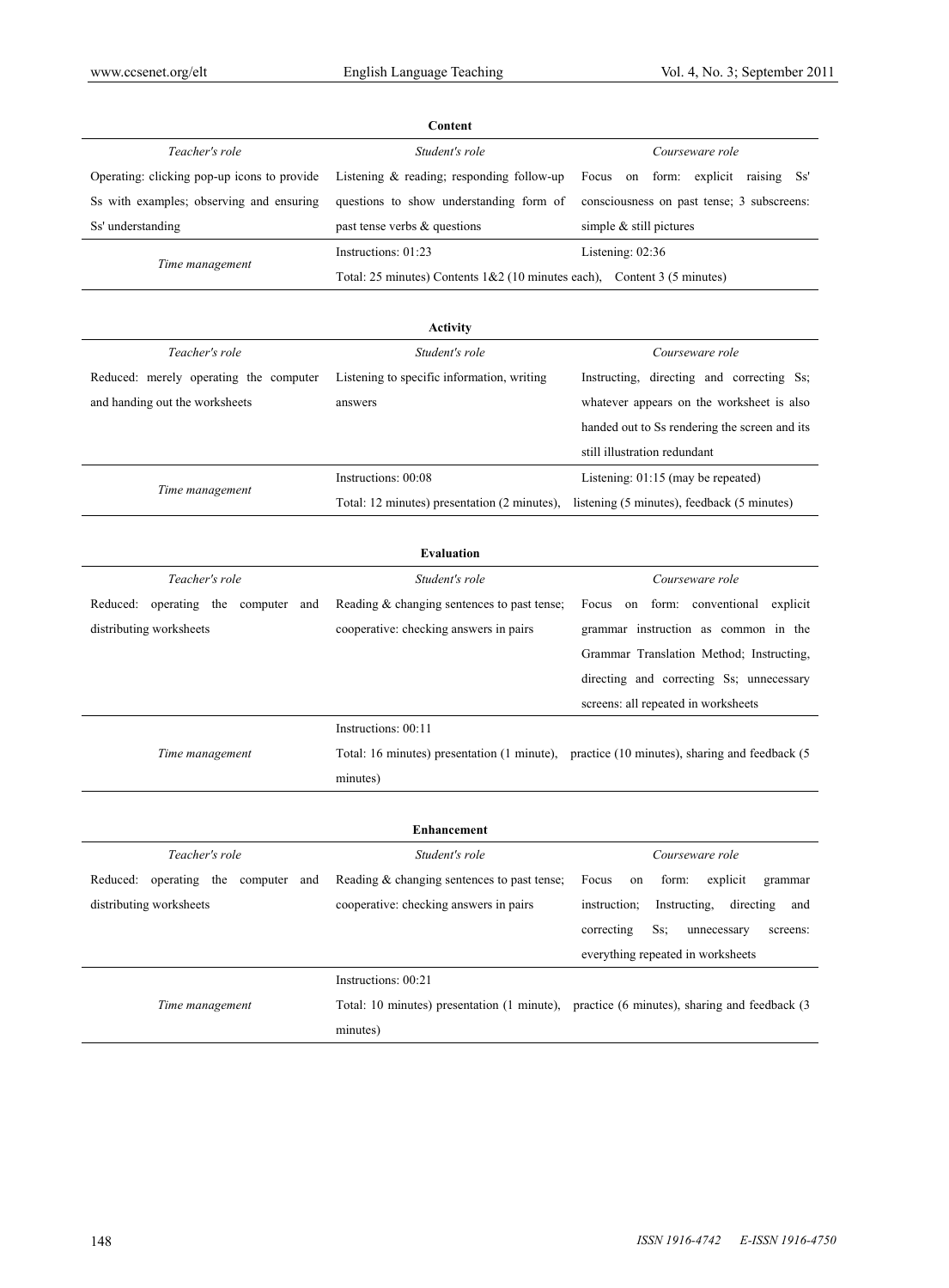| <b>Extension</b>                       |                                              |                                        |  |  |
|----------------------------------------|----------------------------------------------|----------------------------------------|--|--|
| Teacher's role                         | Student's role                               | Courseware role                        |  |  |
| Reduced: clicking and referring to the | Productive; focused much on product rather   | Letter writing: modeling not adequate, |  |  |
| screen to provide models               | than process of writing: concerned with      | audience not specified                 |  |  |
|                                        | writing a letter and not with changing       |                                        |  |  |
|                                        | somebody's mind about traveling to a         |                                        |  |  |
|                                        | swamp                                        |                                        |  |  |
|                                        | Instructions: 00:23                          | Total time for the lesson: 78 minutes  |  |  |
| Time management                        | Total: 5 minutes) homework task presentation |                                        |  |  |

# Appendix B: Pedagogical Roles Analysis Tables

Note: The first number in the brackets refers to the unit number followed by the lesson number(s).

| <b>Introduction</b>            |                                            |                                                                         |  |  |
|--------------------------------|--------------------------------------------|-------------------------------------------------------------------------|--|--|
| Teacher's role                 | Student's role                             | Courseware role                                                         |  |  |
| Facilitating: warming up Ss    | Initially listening/reading (all lessons); | Focus: language functions $(10:1)$ , form $(10:2; 11:1)$ , form and     |  |  |
| by asking pre-listening        | Reacting: responding screen T's            | meaning $(10:3-4; 11:4)$ , meaning $(11:5)$ ; reading skills $(11:2)$ ; |  |  |
| questions, presenting the      | (teacher's) instructions, and T's          | writing skills $(10.5; 11.3)$ ; Directing (all lessons): reading out    |  |  |
| material (all lessons);        | questions (all lessons); Active:           | instructions; modeling                                                  |  |  |
| Operating the computer (all    | negotiating ideas $(10:3,5;11:1,4)$ ;      | Multimedia: audio and still pictures, providing what a book             |  |  |
| lessons); Manipulating         | creative (predicting 10:3; imagining       | with a cassette-player can do $(10:1,3; 11:3,5)$ , simple animation     |  |  |
| questions to elicit S response | $10:5$ ; exploring (formal/informal)       | and audio $(10.2; 11.1, 2.4)$ , step-by-step disclosure of content      |  |  |
| (all lessons)                  | language differences 10:4); cooperative    | $(10:4.5)$ , nuisance element $(11:1)$                                  |  |  |
|                                | (10:5)                                     |                                                                         |  |  |

| Content                      |                                                 |                                                                      |  |  |
|------------------------------|-------------------------------------------------|----------------------------------------------------------------------|--|--|
| Teacher's role               | Student's role                                  | Courseware role                                                      |  |  |
| Facilitating: presenting the | Initially listening/reading (all lessons);      | Focus: language functions $(10:1)$ , pronunciation $(10:1)$ , form   |  |  |
| material (all lessons) by    | reactive: direct imitator $(10:1)$ ,            | $(10:2,3, 11:4)$ , form and meaning $(10:4)$ , meaning $(11:1)$ ;    |  |  |
| operating the computer (all  | responding to questions $(10:1,2)$ ;            | reading skills $(11.2)$ ; writing skills $(10.5; 11.3)$ ; Directing: |  |  |
| lessons) and manipulating    | creative: predicting $(10.3)$ ; negotiating     | reading out instructions, modeling (all lessons);                    |  |  |
| questions to check Ss'       | meaning $(10.3; 11.1, 3)$ ; passive $(11.4, 5)$ | Multimedia: audio and still pictures, providing what a book          |  |  |
| understanding (all lessons)  |                                                 | with a cassette-player can do $(10.1, 3.4, 5, 11.2, 3.4)$ , simple   |  |  |
|                              |                                                 | animation and audio $(10:1; 11:1,3,5)$ , redundant $(10:2); 11:4$ :  |  |  |
|                              |                                                 | Exposing Ss to ungrammatical input: $1st$ subscreen; Conflict in     |  |  |
|                              |                                                 | teaching agenda: dialogue transcript given in the worksheet          |  |  |
|                              |                                                 | while not clarified what Ss and T should do; contradiction in        |  |  |
|                              |                                                 | <i>Teacher's Notes:</i> handing out worksheets and having Ss focus   |  |  |
|                              |                                                 | on the screen                                                        |  |  |